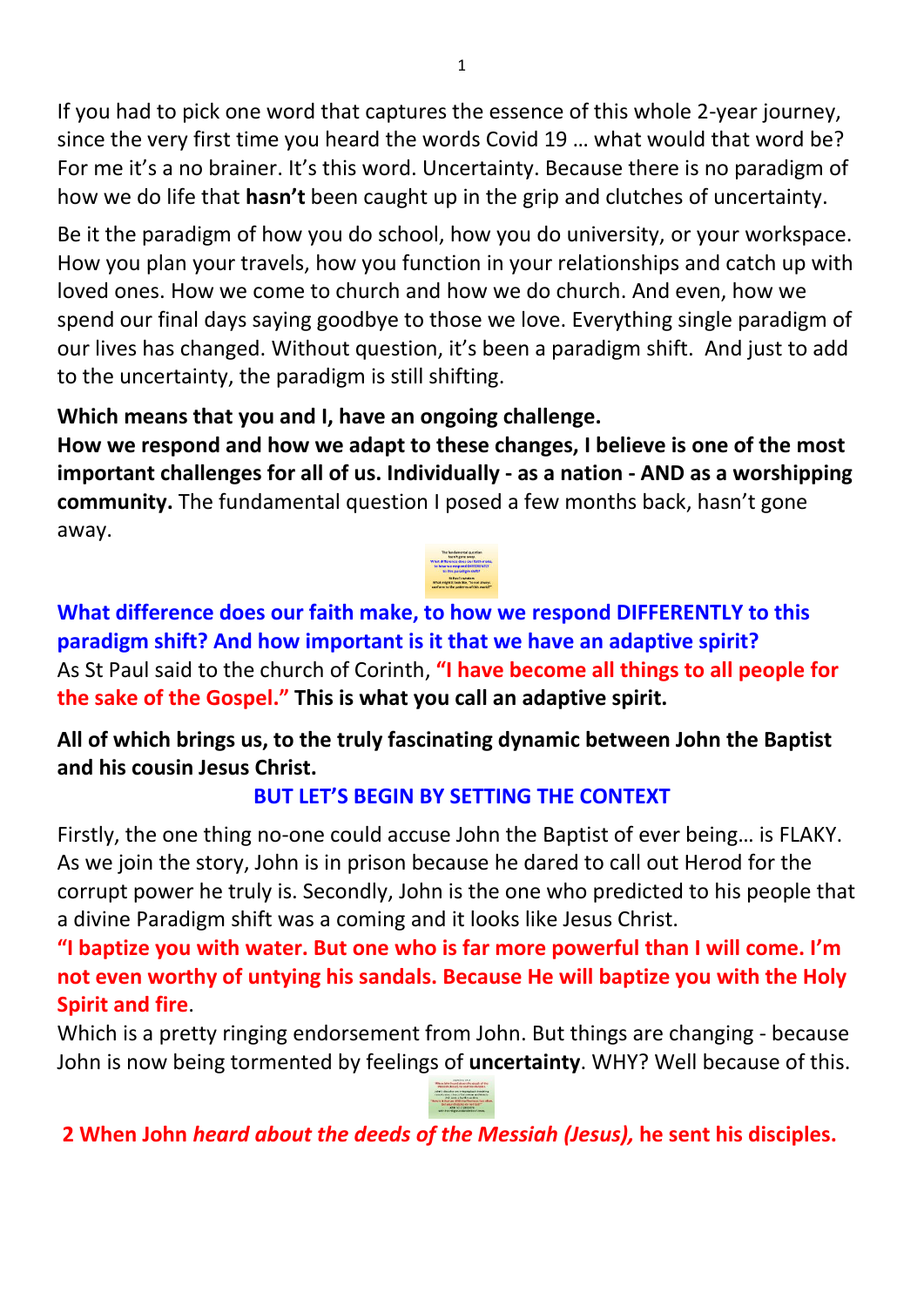John's own disciples are bringing back troubling reports about Jesus' behaviour and deeds. So, John sends his disciples to ask Jesus a hard question. **"How is it that we AND the Pharisees fast often, but your disciples do not fast?"** Incredulous as this may sound, what this all boils down to, is that John actually has a problem with the religious standards of Jesus.

But see it from John's perspective.

John has mostly lived in the desert simply and frugally. He's not into fancy foods, fashion is definitely not his forte. He rarely cuts his hair and **never drinks alcohol**. In many ways he has a lot in common with the Pharisees. Because he observes the key laws and requirements of their religious faith.

The creeping uncertainty for John… is over the reports he's getting about Jesus. Not just the lack of fasting but also the amount of feasting. Jesus as we know has gained a reputation for drinking and feasting. A wine bibber. Even worse, is the company that Jesus is keeping. Which is basically **everyone** considered undesirable by the religious. So now John's uncertainty about Jesus actually reaches point that we read this.

**John sent his disciples to ask Jesus, "Are you the one who is to come, or should we expect someone else?"** John has gone from "I'm not fit to untie your sandals Jesus", to – "are you really the one."

## **AND THIS IS WHERE IT ALL GETS VERY INTERESTING**

Because Jesus now gives one of his legendary responses that causes people to stop in their tracks. WHY? Because it disturbs our set patterns of thinking. As St Paul puts it, our conformed patterns of thinking. AND WE ALL HAVE THEM.

But the power of these wisdom parables of Jesus, is that IF we are open minded enough, can take us on a deeper and more rewarding journey to a place of selfawareness. And this is really KEY. Because *self-awareness* is ALWAYS the first step to true and lasting transformation. How can we be transformed by the renewing of our minds if we are not actually aware that our minds NEED renewing?

**So what does Jesus say to John's disciples to challenge their set patterns of thinking?** Well, he says this.



Matthew 9 **<sup>17</sup>No-one puts new wine into old wineskins: otherwise, the wine will burst the skins, and both the wine and the skin are ruined. What people do, is pour new wine into new wineskins, so both are preserved."**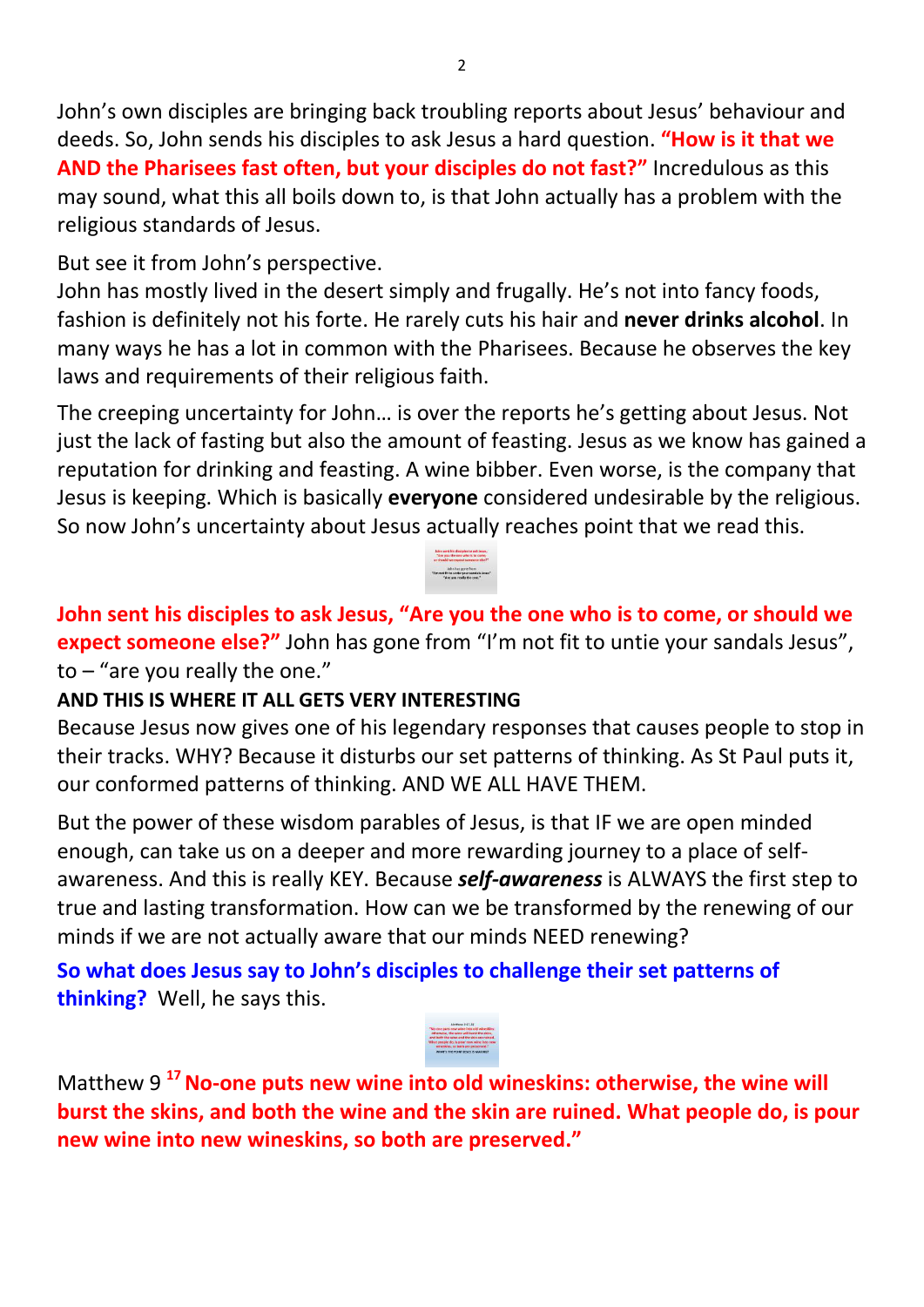#### **SO WHATS THE POINT JESUS IS MAKING?**

Well he's saying that as wine ferments, so wine expands. Old wineskins have already assumed a definite shape. They've already stretched to their adaptive limit. The challenge of the new wine stresses the old wineskin beyond its capacity to yield and cope, so they tear at the seams. And both the skin AND the valuable wine are lost.

New wineskins on the other hand, ARE able to adapt. They are more rigorous, more robust more pliable, and more agile. Therefore, more resilient. They can adapt to the new shape required by the challenge of the new wine.

### **Isn't this a wisdom as telling and as pertinent for you and I today, as it was for then.**

**Who of us over these past 2 years hasn't felt a bit like an old wine skin? Being stretched to our limit by the ever-changing paradigm. Who hasn't felt a tad stressed beyond our capacity to cope? Who hasn't felt a little torn at the seams?** 

**What Jesus is saying to john's disciples and you and I and our St G's community is this**.

## Everything is changing. So you need to respond differently and adapt. I AM the paradigm shift of the Gospel wine says Jesus, but it will look different. You can't see everything through the lens of your old expectations. Stretch the wineskins of your minds. A NEW creation and a new challenge, requires a NEW mindset.

**So back to that fundamental question for our times. What difference does our faith make to how we respond and adapt differently to radical change? For You and I individually, and for us as a Church here at St George's.**

**I OFFER 3 THOUGHTS FROM THIS WISDOM OF JESUS CHRIST.** 



 **Firstly, I think our starting place, is that we acknowledge that our anxiety and resistance to change is a perfectly understandable human response.** 

Because we often associate change with loss. We don't so much fear change, we fear the loss, that we believe, we will find on the other side of change. So when we're faced with an adaptive challenge, our first instinct, is to preserve, conserve and resist.

But every now and then, something comes along in life, (like Covid) that makes our resistance to change futile. The forces of change are so intense, and so inevitable … we have no choice but to roll with the tide and go wherever the wave takes us. **You**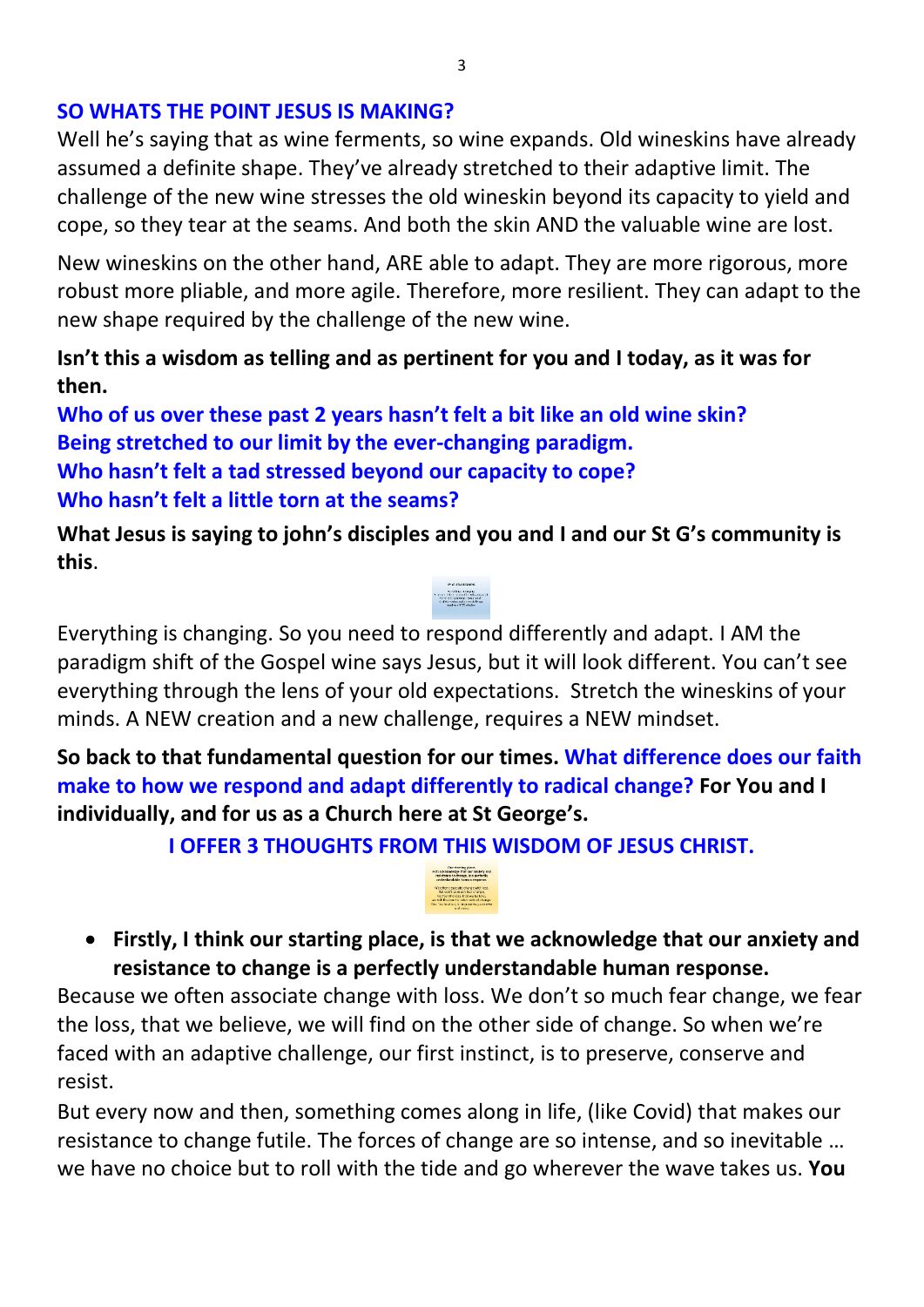**and I are in such a moment**. And painful though this can be, it can be a blessing. Because now we can make room for the new possibilities begging to be born into this world. As Jesus said**…"Only when you lose your life, can you begin to gain it."**



**Secondly, we remind ourselves of the fundamental truth of our Christian faith.** That through Jesus Christ, and the power of Christ's love, God is always redeeming the world to Himself. And the Church of Christ, should always be leading - by the example of Christ. And **I love the way** Brené Brown defines daring leadership … she said **"it's the courage to show up when you can't predict the future." A**t the core of an adaptive response is ALWAYS the question… **"why has God put us here, and how can we best 'show up' for the new challenges?** If we try to see everything through the old lens, of the old familiar paradigms, with the same old expectations, then we can miss out on the new possibilities that God is bringing.

**And finally,** we remember always, that ultimately, it's not about the wineskins, it's about the wine. The Gospel wine of Christ. Things always change and evolve. We don't even use wineskins anymore we use wine bottles. But the real point is still the wine.

For any church trying to be adaptive to radical change, there's a brilliant quote by Gustav Mahler about tradition. He says this… **"Tradition is the tending of the fire, not the taking care of the ashes."** We need to stoke the fire and keep the Gospel fire blazing and not just hold a bucket of ashes.

## **I'LL FINISH WITH THIS.**

As you can imagine I've been thinking and praying a lot about what it means to be adaptive these past 2 years since the first Lockdowns. The changes have at times been giddying, particularly these past 7 months since the August Lockdown. And I've wondered at times if we as a community would be stretched beyond our limits to cope and adapt.

But we spent over 5 months as an online community with a weekly Zoom get togethers, with many a beautiful and inspiring moments. All of this culminated with our Christmas Specials. As a community we responded incredibly in sorts of kingdom ways, including over 1,500 people tuning in to these Christmas services alone.

We then pivoted in January to our Pandemic Epiphany conversations with people from our own community. These have also been seen by over 1,000 people. These have also been seen by over a 1,000 people. I'm not saying this as a statement of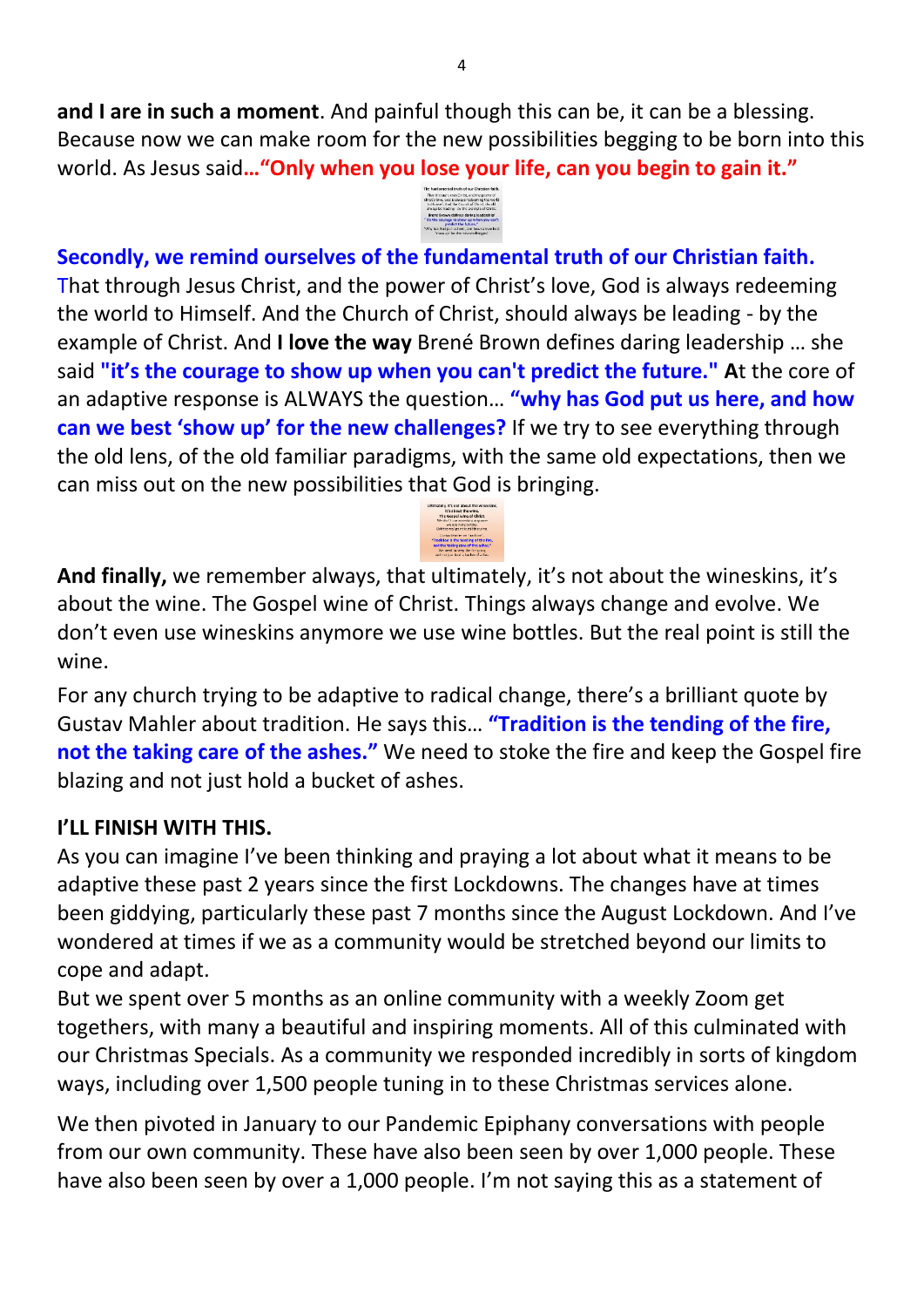pride, I'm saying it as at statement of encouragement for the adaptive spirit of this community. **New wineskins to keep the Gospel wine flowing.** 

At Traffic light Orange we returned to being an IN PERSON worshipping community for the first time in over 5 months and it was a truly beautiful celebration of God centred worship. And we did it without excluding anyone from our community. And I have to be honest this was incredibly important to me, because a Church that excludes, may be many things but it's not the Church of Christ.

But then of course, just as we literally sang our final worship song of the service, we found out that we were back at Traffic Light Red. How would we respond? We need an adapt.

By the end of the following week, we had all the equipment installed for a Live stream Service. And the motivation for this was very simple. We wanted to be an 'in person' worship community and we wanted to include anyone, who for whatever reason couldn't be here in person.

We are also now in the process of looking for someone to replace Steph as she answers God's new calling on her life.

Have I at times felt a little overwhelmed by all this giddying change? Absolutely. Have I at times felt a little despair? Absolutely.

Have I ever lost the passion and the faith? Absolutely not. Because this is life, this is church this is our faith. Change, transition. Loss and gain. Death and resurrection. But one thing remains the same. **The Gospel wine and how we respond and how we adapt to these changes?**

I'll leave the final words to Jesus, which are also happens to be the final words from Jesus to his cousin John. And it's the most profound and telling wisdom of them all

# **"Go back and report to John what you hear and what you see: The blind receive their sight, the lame walk, those who have leprosy are cleansed, the deaf hear, the dead are raised, and the good news is proclaimed to the poor. (Matthew 11:4–6). In the end, says Jesus, whatever the paradigm, whatever the change, whatever the challenge, it's all about the Kingdom fruit we bear!**

## **LETS PRAY**

Loving God we pray for our ST George's community.

We pray that in all the challenges and changes that lie ahead we can continue in the unity of Your Spirit and your bond of peace.